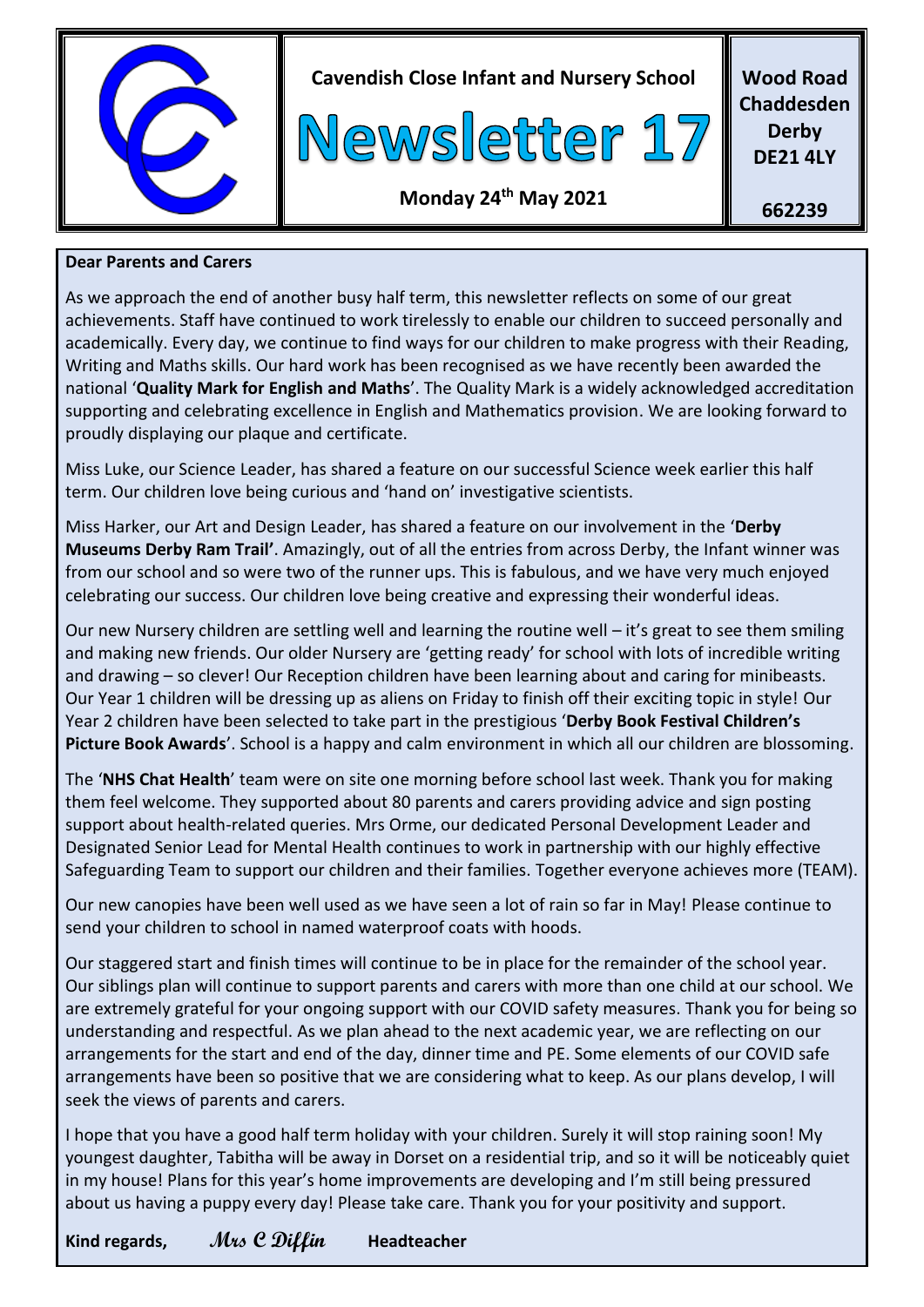#### Our School Ethos (Part 1)

#### At our school…

We create indoor and outdoor environments that are…

- ✓ Welcoming
- $\checkmark$  Positive and happy
- $\checkmark$  Safe and calm
- ✓ Orderly
- $\checkmark$  Inviting, stimulating, and engaging

We are committed to developing high quality continuous provision with accessible, relevant, and openended resources that promote enquiry-based learning.



#### **Breakfast Club and After School Club**

 Our Breakfast Club is thriving, and we are now finalising plans to reopen our After School Club on Monday 14<sup>th</sup> June. During this academic year, we will maintain our class and family bubble approach.

After School Club is led by Mrs Roberts and run by our experienced and caring Teaching Assistants. It will be available for children from their class bubble finish time until 5:45pm. This will mean that our extended school childcare offer will be available for all our children from 7:45am to 5:45pm, 10 hours a day. Nursery children can also access extended days. Parents and carers collecting children will be able to park in the school car park.

After School Club will be run from our school hall with opportunities for children to be active outdoors as well. A healthy light tea will be served, and children will be able to enjoy a wide range of interesting activities in a safe and familiar environment.

Mrs Roberts will continue to communicate with parents and carers about places. Mrs Roberts can be contacted using our club email address: [clubs@cavclosei.derby.sch.uk](mailto:clubs@cavclosei.derby.sch.uk)

Breakfast Club is from 7:45am until class bubble start times, including breakfast: £5.50.

After School Club will be from class bubble finish times until 5:45pm at the latest, including tea: £9.50.

#### **Summer school uniform**

 With warmer weather on the way (hopefully), children are starting to take off their jumpers and cardigans to keep cool. Please ensure that your child's clothes are labelled with their name.

Your child needs a named sun hat in school every day to protect their head, face, and eyes from the sun's harmful UV rays. We are a Sun Safe School, and we will provide sun cream where consent has been given. Protecting young skin consistently will reduce the risk of skin cancer in later life.

Daily PE lessons will continue to be outside for the rest of this school year. Children need to wear sturdy, secure and flat school shoes that are appropriate for running and games. Cotton socks and school shoes will be appropriate for the rest of the school year. Please don't buy sandals or slip-on shoes for school as these will not be safe for outdoor PE and play.

For safety reasons, children should not wear any jewellery to school. Only one single pair of stud earrings can be worn. Hooped or drop earrings are not safe for school.

Thank you for sending your children to school looking smart every day.

# **We have places in all year groups if you can promote our school in the community, please. Thank you**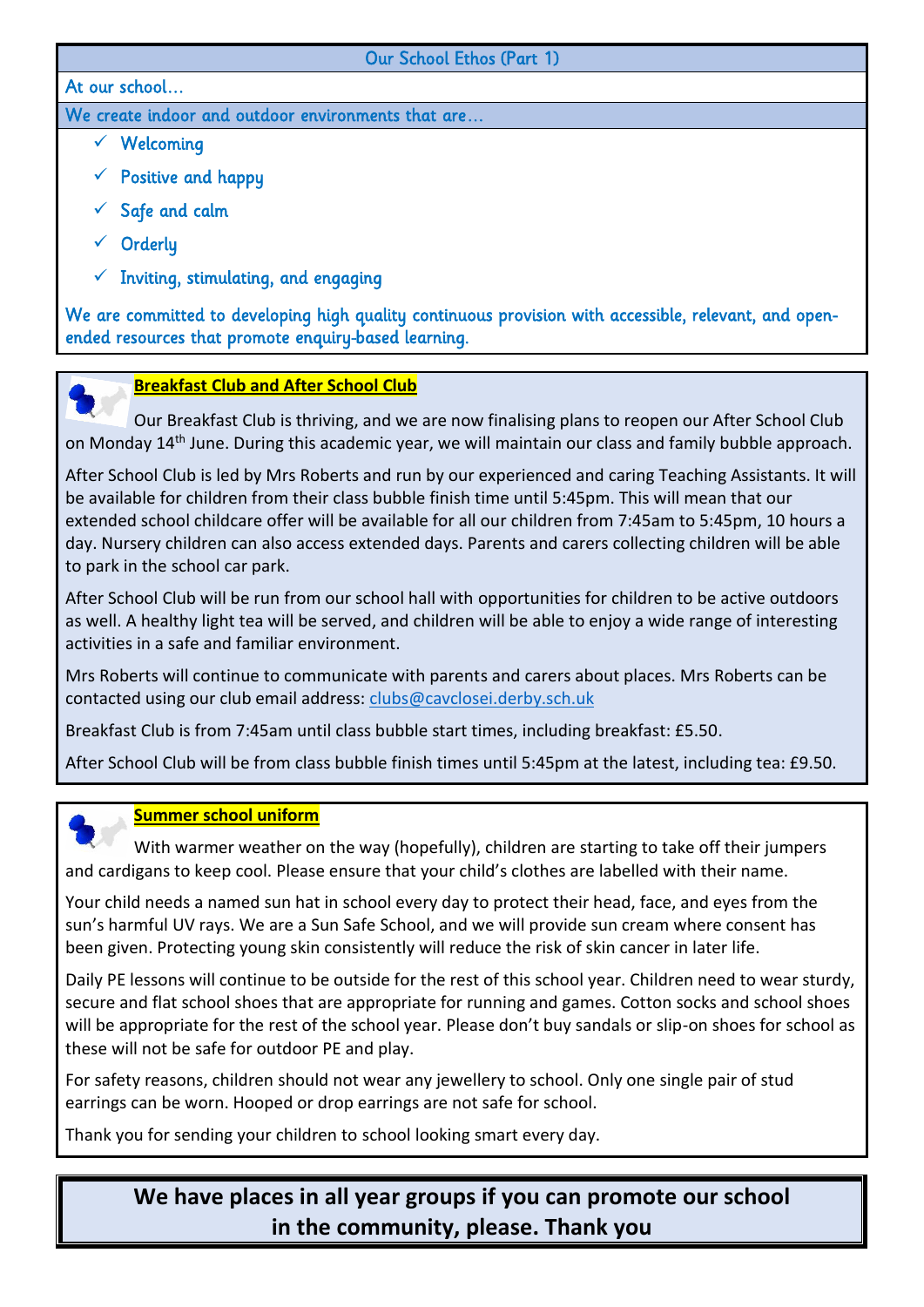

I would like to take the opportunity to congratulate all the children at Cavendish Close Infant School for being the most amazing super scientists!!

We held a Science Week at the beginning of the Summer Term and I have been lucky enough to see all

\_ of the photographs taken in school. From the very youngest of our curious learners in Nursery all the way up to our oldest scientists in Year 2. As we are all aware, things have been very different this year in school but the enthusiasm and excitement for science has been second to none! There have been investigations, experiments, classifying (animals and food groups), rich discussions and even a tree survey on our school grounds. I have included some photographs of the children's fabulous work.

Thank you to all the adults in school for making science week fun and exciting, but most of all thank you to all the children for being keen scientists. Children of Cavendish Close – keep up the good work!

Take care, stay safe and keep being curious.

From Miss Luke.







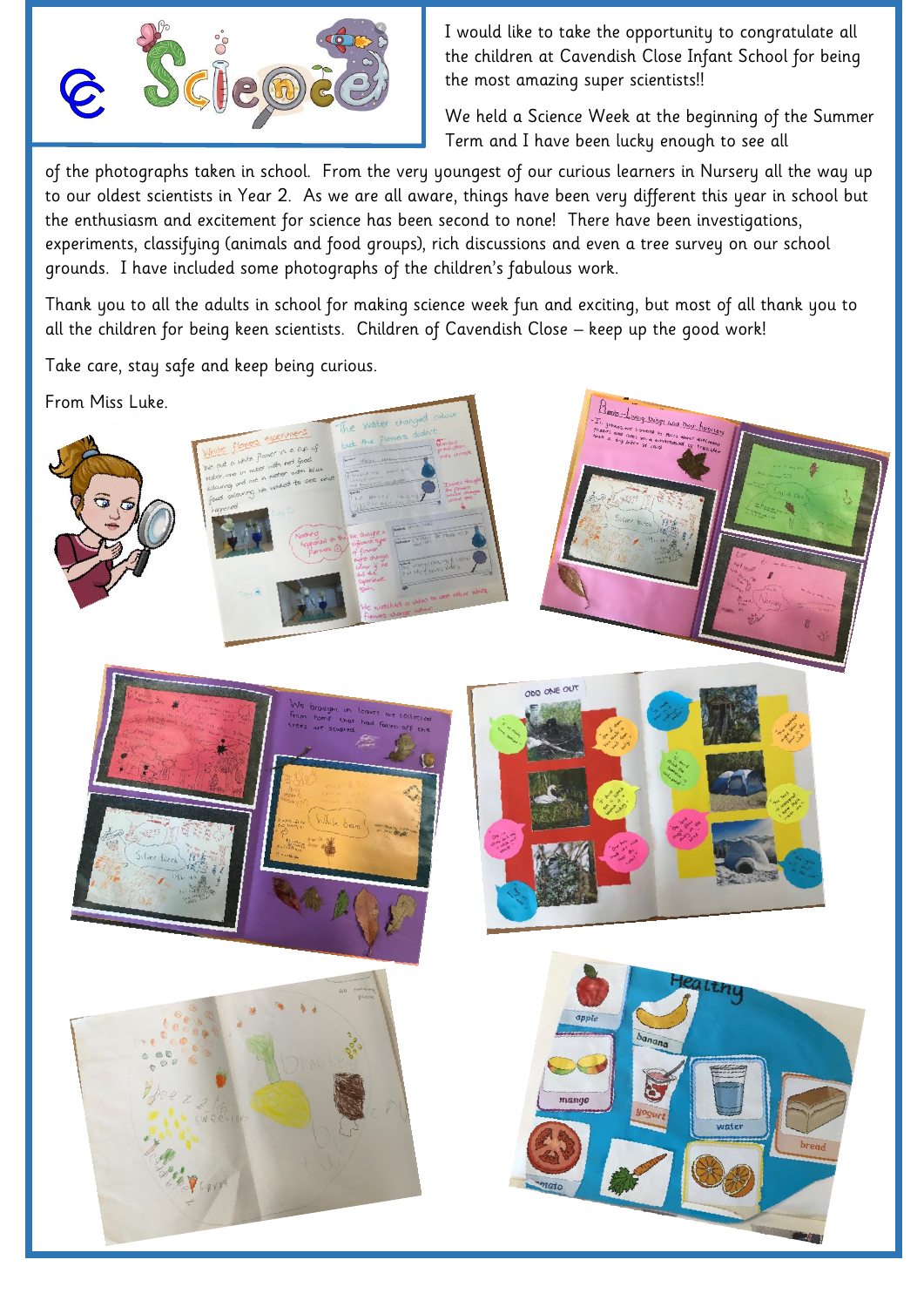We were delighted that Cavendish Close Infant School was chosen to take part in the Derby Ram Trail. Every child in KS1 drew a detailed design on the theme of 'What Is Important To Me, Right Now'?

3 designs were carefully chosen by Mrs Diffin based on their thoughtprovoking ideas and artistic skill. This was a difficult job as there were so many fantastic designs! The 3 children then painted their designs onto a mini porcelain ram.



Derby Museums, together with education partner Rolls-Royce, recently announced that:



is the winner in the 5-7 category from all the schools across the city! We are immensely proud of him and we know he is too. Well done Brynnlee for creating a unique and thoughtful design that caught the eye of the judges.

#### **"5-7 years: Brynnlee Jenkins-Treece (Cavendish Close Infant and Nursery School)**

*Brynnlee's ram (called 'Patty') shines like gold to echo those who are kind and helpful to each other. This was inspired by the children being back in the classroom together after the last partial school closure, talking about what is important to them now."*



In addition to Brynnlee's success we are thrilled to announced that the other 2 rams have also been chosen to be on display in the museum and art gallery. This is wonderful news.





**Tia McNeill in class 4**



You are all very talented and totally deserve to have your spot on the trail! Cavendish Close Children have made us proud as they were shortlisted from many other rams. These wonderful winning designs will be on display for visitors to enjoy in Derby Museum and Art Gallery throughout the summer in a colourful 'Mini Ram Trail'. It is running in conjunction with the main [Derby](https://www.derbyramtrail.org/) Ram Trail, where artists have created extra-large rams. This exhibition will run from 27 May until 22 August 2021. Why not visit the trail and see if you can spot Cavendish Close Infant School children's striking ram designs?

From 27<sup>th</sup> May you can visit the website to see their work and find out more about the trail. [www.derbyramtrail.org](http://www.derbyramtrail.org/) Best wishes from Miss Harker (Art and Design Leader)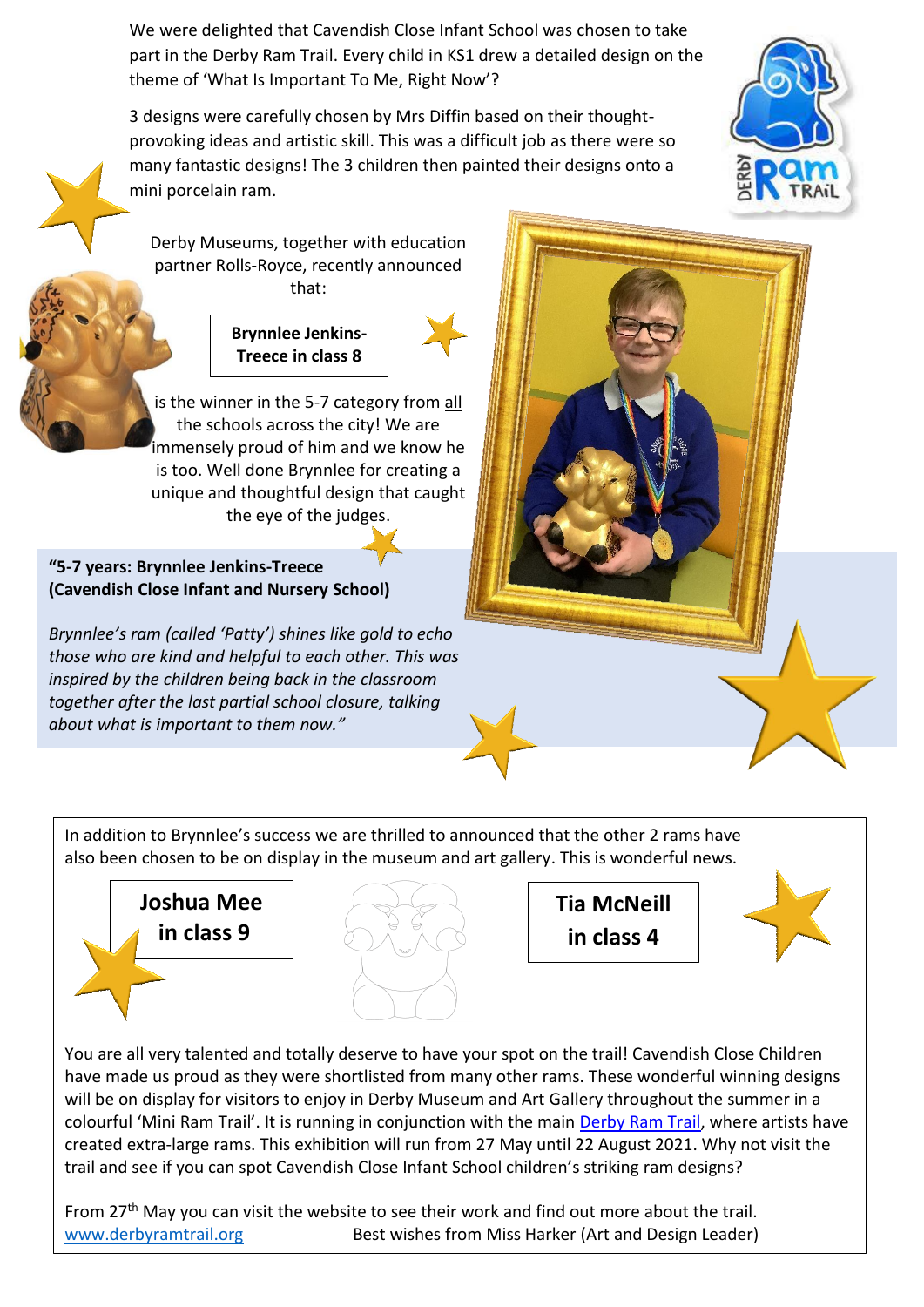

 The '**Derby Book Festival Children's Picture Book Awards'** is a fantastic event that supports research that suggests that it is vitally important for every child to read and enjoy books that they can relate to and that they see themselves in. Derby is a diverse city and so this is particularly important for children from Black, Asian and Minority Ethnic (BAME) backgrounds. Diversity is the theme for this year's books awards and publishers have nominated books that advance diversity in a meaningful and sensitive manner.

Following a successful application, we are delighted that our school has been chosen as one of six Derby schools to take part in this year's awards. Our Year 2 children have been busy reading and discussing the three short listed books. This week, the children will all vote for their favourite book and our results will be submitted to the Derby Book Festival team. Soon the winner will be announced, and the 2021 winning author/illustrator will visit each of the award schools later this term either in person or virtually. Our Year 2 children are taking this privilege and responsibility very seriously which is fantastic! I have a definite favourite and I'm looking forward to seeing our school results and listening to the children's reasons for their decisions this week.

The shortlisted books are:

- Super Milly and the super school day, Stephanie Clarkson (Author) and Gwen Millward (Illustrator)
- All kinds of families, Sophie Henn (Author and Illustrator)
- The Boy who loved everyone, Jane Porter (Author) and Maisie Paradise Shearring (Illustrator)



#### **Safety on Wood Road**

 We are working in partnership with Derby City Council, our local ward councillors, and our safer neighbourhood policing team to make Wood Road safer at the start and the end of the school day. Please play your part and help to keep our school community safe.

- ✓ **Please drive slowly on Wood Road. Do not make a 'U-Turn' on Wood Road outside school – this is not safe or considerate. Do not stop in the middle of the road to drop off adults and children. Do not mount the kerbs to park on the pavements.**
- ✓ **Please park considerately away from school and walk. Do not park in front of the gates or on the zigzag lines. Do not park on corners, on pavements or blocking driveways. If you need to drive to school, then park safely and considerately away from school and walk.**
- ✓ **Please keep moving when walking and keep the paths clear. Do not gather or wait by the gates – this is not safe or helpful. This is not a safe meeting point. Keep moving and maintain social distancing.**
- ✓ **Please do not stand and smoke by the Wood Road gates. This is not the welcome we want for our families. Please be considerate.**

Derby City Council Public Protections Officers and members of our Safer Neighbourhood Policing Team are hoping to be able to visit us regularly so that we can challenge parents and carers who do not drive, park, or behave safely on Wood Road.

We are launching a Community Safety Campaign in partnership with Cavendish Close Junior Academy after half term.



#### **End of year plans and plans for transition**

We are currently finalising our plans for the end of this year and will share information soon.

We are also planning transition opportunities and again will share information soon.

Thank you for your patience.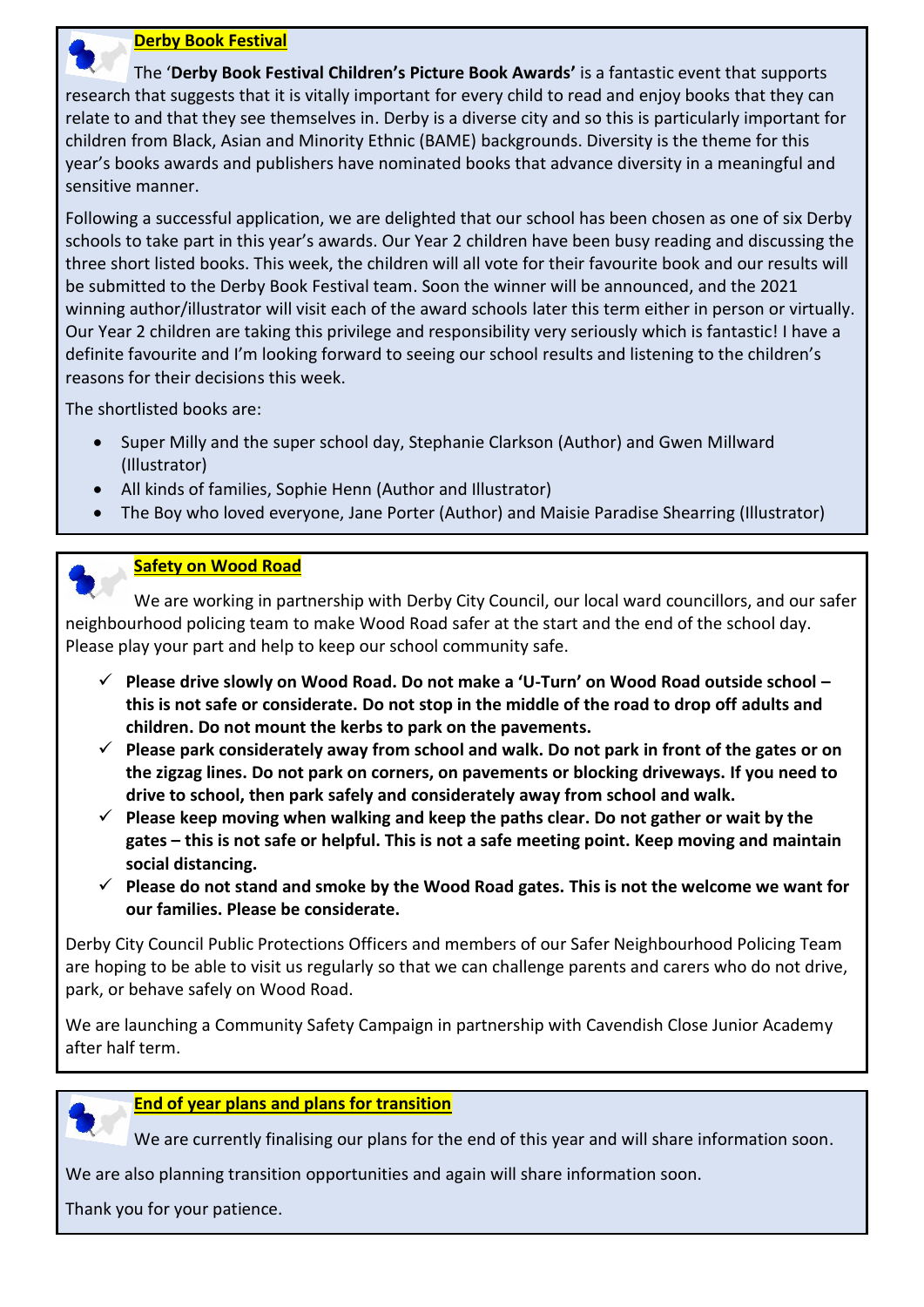| <b>Summer Term 1 2021</b> – Monday 19.4 to Friday 28.5 |                                                 |
|--------------------------------------------------------|-------------------------------------------------|
| Friday 28 <sup>th</sup> May                            | Year 1 Alien dress up day to conclude the topic |
|                                                        | School breaks up for a half-term holiday        |

| Summer Term 2 2021 - Monday 7.6 to Thursday 22.7 |                                                          |
|--------------------------------------------------|----------------------------------------------------------|
| Wednesday 16 <sup>th</sup> June                  | School photographer - Nursery and Reception children     |
| Friday 18 <sup>th</sup> June                     | School photographer - Year 1 children                    |
| Monday 21 <sup>st</sup> June                     | School photographer - Year 2 children                    |
| Thursday 1 <sup>st</sup> July                    | End of year reports will be sent home                    |
| Friday 2 <sup>nd</sup> July                      | <b>INSET day 5</b> $-$ Staff training                    |
| Week beginning 5 <sup>th</sup> July              | End of year parent/carer telephone consultation meetings |
| Thursday 22 <sup>nd</sup> July                   | School breaks up for the summer holiday                  |

#### **Autumn Term 1 2021** – The new school year begins on **Thursday 2nd September 2021**

Year 1 and Year 2 children will return to school on Friday 3<sup>rd</sup> September 2021.

Nursery and Reception children will receive individual start dates. Start dates will be staggered to allow children to settle calmly and happily.

**INSET days 2021/22**, as agreed with Cavendish Close Junior Academy:

- 1 Thursday 2nd September 2021,
- 2 Thursday 23rd December 2021,
- 3 Friday 18<sup>th</sup> February 2022,
- 4 Monday 23rd May 2022,
- 5 Monday  $4<sup>th</sup>$  July 2022

#### **Contacting School**

 Telephone and email contact continues to be the safest way for parents and carers to communicate with school staff. Messages can be passed on at drop off and pick up time. 01332 662239

# **Senior Leadership Team** [leadership@cavclosei.derby.sch.uk](mailto:leadership@cavclosei.derby.sch.uk)

(Mrs Diffin - Headteacher, Mrs Howett - Deputy Headteacher and Early Years Foundation Stage Leader, Mrs Asghar - Assistant Headteachers and Key Stage 1 Leader)

**School Office Team** [admin@cavclosei.derby.sch.uk](mailto:admin@cavclosei.derby.sch.uk)

(Mrs Kelly, Mrs Manners and Mrs Horsman)

**Safeguarding Team** [safeguarding@cavclosei.derby.sch.uk](mailto:safeguarding@cavclosei.derby.sch.uk)

(Mrs Diffin, Mrs Howett, Mrs Asghar, Mrs Vincett, Mrs Leadbeater, Mrs Dearie)

**Inclusion Leader** [senco@cavclosei.derby.sch.uk](mailto:senco@cavclosei.derby.sch.uk)

(Mrs Vincett)

## **Year Group Class Teachers**

**[nursery@cavclosei.derby.sch.uk](mailto:nursery@cavclosei.derby.sch.uk)** (Mrs Howett)

**[reception@cavclosei.derby.sch.uk](mailto:reception@cavclosei.derby.sch.uk)** (Miss Marley, Miss Brown, Mrs Orme)

**[year1@cavclosei.derby.sch.uk](mailto:year1@cavclosei.derby.sch.uk)** (Miss Doxey, Mrs Unwin-Rose, Miss Luke)

**[year2@cavclosei.derby.sch.uk](mailto:year2@cavclosei.derby.sch.uk)** (Mrs Merriman, Mrs Asghar, Miss Harker)

**Breakfast Club and After School Club** [clubs@cavclosei.derby.sch.uk](mailto:clubs@cavclosei.derby.sch.uk)

(Mrs Roberts)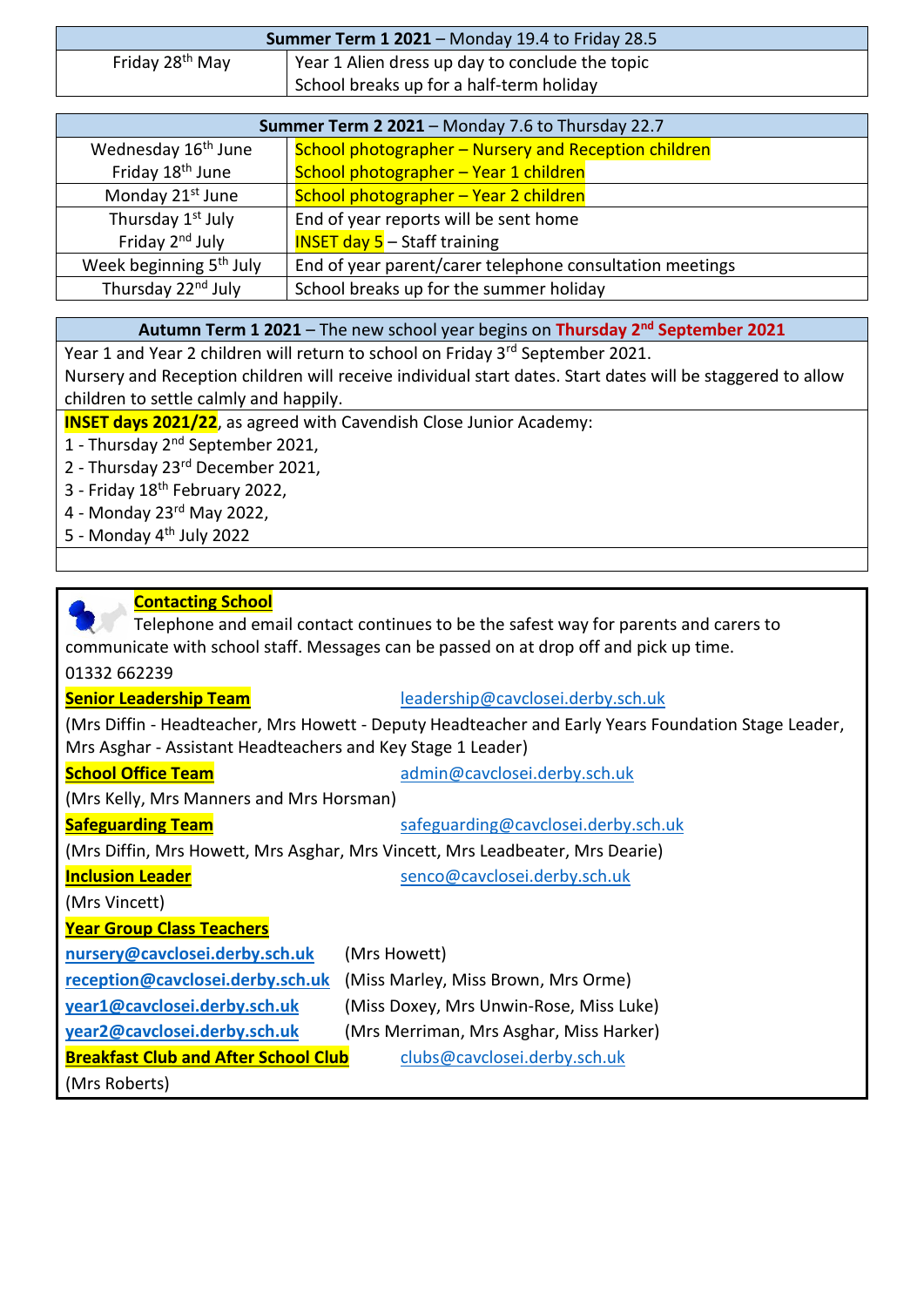# Dear Cavendish Close Children,



I am delighted with how hard you are all working to be Super Star Readers. The more you practice, the better you get. Keep up the hard work.

I love listening to you talk about your learning. Well done for following our Learning Values and being Super Star Learners.





You are all so good at talking about how you are feeling using the Mood Monsters. Don't forget to peep in my window to see which mood monster is watching you walk to school sensibly.

Best wishes from Mrs Diffin x